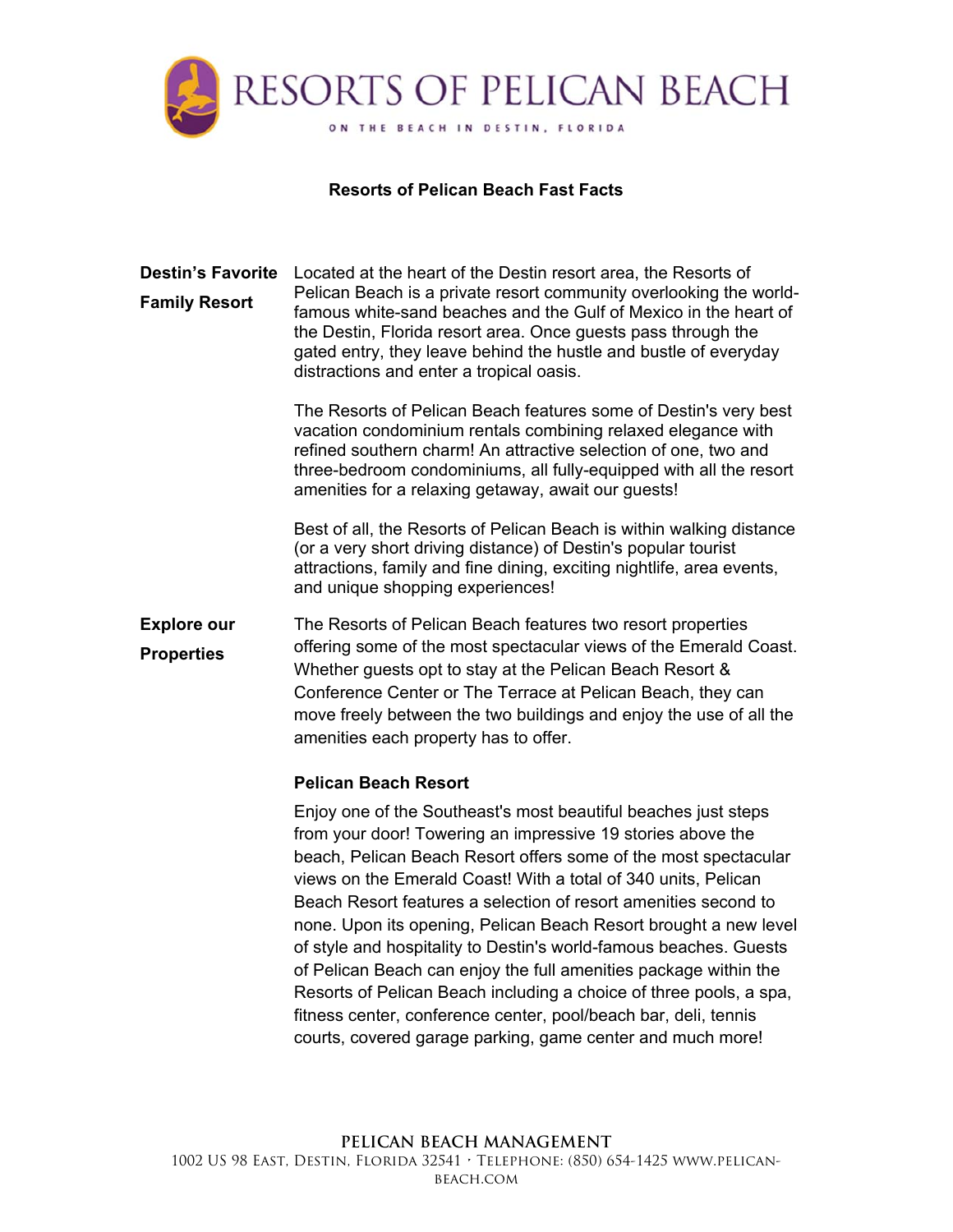

# **The Terrace at Pelican Beach**

The Terrace at Pelican Beach offers luxurious resort condominiums with plenty of room for families to enjoy time together. In fact, our guests recognize The Terrace at Pelican Beach offers the best value in vacation condominiums on the beachside of US Highway 98 as so many choose to return again for another visit. The Terrace at Pelican Beach offers a variety of popular larger two- and three-bedroom condominiums - all with full kitchens and private balconies overlooking the Gulf of Mexico coastline and a pristine lake with colorful fountains. As guests may use the extensive resort amenity package found throughout the Resorts of Pelican Beach, The Terrace has become a favorite of Destin vacationers who seek maximum space and affordable rates! In addition to the 95 spacious vacation condominiums, The Terrace offers spacious meeting facilities, an outdoor heated pool and spa, fitness center and limited covered parking facilities.

**Resort Amenities** Guests at the Resorts of Pelican Beach enjoy spacious, comfortable condo accommodations, the beautiful white-sand beach on the Gulf of Mexico, many complimentary amenities, and a friendly, welcoming staff.

> Few other resorts can compare with the diversity and selection found at The Resorts of Pelican Beach. Exercise and fitness centers are located in each building which makes it convenient to maintain your exercise program while enjoying paradise! In season, enjoy a snack at the poolside deli and provisions shop, or cool off with a frosty beverage at the beachfront bar. Tennis courts, a video game room and two spas are guaranteed to keep every member of the family entertained.

Resort Amenities:

- Pelican Beach Café
- Beachside Tiki Bar & Sun Lounge
- Three swimming pools and kiddie pool
- Complimentary High-Speed Internet Access
- Tennis courts
- Video game room
- Two poolside hot tubs